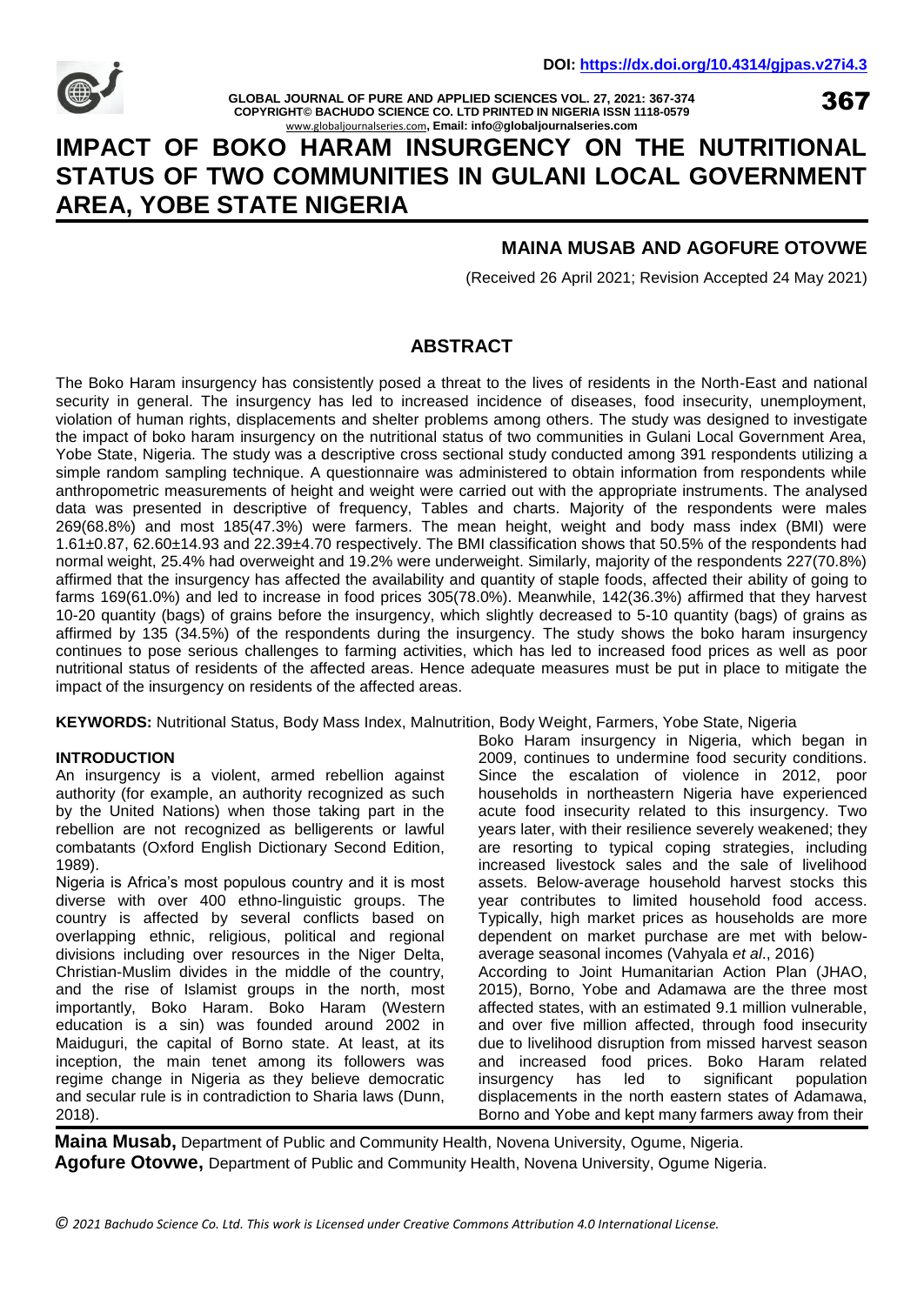usual livelihood activities (mainly agricultural activities). This has led to significantly below-average household production stocks for households in these areas (Vahyala *et al*., 2016). The current trend portrays a very precarious situation as it could result in increased food insecurity and malnutrition especially among children. Previous studies have reported malnutrition as the underlying cause of death of children in Democratic Republic of Congo (Coghlan *et al*., 2006) and Angola (Agadjanian and Prata, 2003). Besides, a study in North-East Nigeria showed children in the conflicts states of Borno, Yobe and Adamawa were 23% more at risk of childhood wasting than children in non-conflict states (Dunn, 2018).

The Boko Haram insurgency activities have affected<br>farming and Agricultural activities generally. Agricultural nevertheless, it is important to assess evidently how it has affected the nutritional status and farming activities of residents of two communities worst hit by the insurgency in Gulani Local Government Area of Yobe State.

## **Objectives of the study**

The objectives of the study are to determine the:

- 1. nutritional status of the study respondents
- 2. consequences of insurgency on the availability of staple food
- 3. impact of insurgency on daily consumption of food
- 4. impact of insurgency on farming activities
- 5. impact of insurgency on food prices
- 6. type of staple food consumed during the insurgency

7. possible means of survival during the insurgency

#### **METHODS**

#### **Study Design**

The study utilized descriptive cross-sectional design, to determine the impact of Boko Haram insurgency on the nutritional status on residents of two communities in Gulani Local Government Area, of Yobe State.

## **Study Area**

The study areas are Bara and Bularafa communities of Gulani Local Government Area, Yobe State. Bara town is the headquarters of Gulani local Government Area and is located in the southern part of Gulani Local Government Area and is about 116 kilometers (KM) from Damaturu the state capital of Yobe State. Bularafa town is approximately 100 kilometers (KM) away from Damaturu the state capital.

#### **Study Population**

Population of the study consists of adults 18 years and above residing in Bara and Bularafa communities.

## **Sample Size Determination**

The required sample size was determined using single population proportion formula n=z² p(1-p)/d², considering P=value 57% [from likelihood of acute malnutrition in conflict areas in Northern Nigeria; Lacoella and Tirivayi,

## **Sampling Technique**

Out of twenty one (21) communities in Gulani Local Government Area, two (2) communities were randomly selected. The selected communities were Bara and Bularafa. Thus, respondents were randomly selected from the two selected communities.

#### **Instrument for Data Collection**

A validated questionnaire with relevant characteristics backgrounds was used for the collection of data. The questionnaire consists of eight (8) sections (A-H). Section A obtained information on demographic information of the respondents, section B Measurements of nutritional status, section C consequences of insurgency on availability of staple food, section D impact of insurgency on daily consumptions of food, section E how insurgency affected farming activities, section F the cost of food prices during the insurgency, section G the types of staple foods eaten during the insurgency and section H the possible means of survival during the insurgency. Weighing scale (made in china) and meter ruler (PKP Bardejov S.R.O- slovakia) were used to obtain the weight (in kilograms) and height (in meters) of the respondents respectively.

#### **Data Analysis**

Responses from the questionnaires were entered into the computer and data generated were analyzed using Statistical Package for Social Sciences (SPSS) version 20.0 manufactured by IBM incorporated. Descriptive statistics was used to analyze the data which was presented in Tables and charts. Chi-square test was used to determine the association among variables of interest with level of significance set at P <0.05.

## **Measurements of nutritional status**

The height and weight obtained were used to calculate the Body Mass Index of the respondents using the formula BMI = Weight (kg)/Height (m2). Body-mass index categories were defined using the WHO cut off points in units of kg/m2, underweight= <18.5kg/m2, normal weight =18.5 kg/m2 -  $<$  25 kg/m2, overweight = 25 kg/m2 - < 30 kg/m2, obesity class 1 = 30.00-34.99 kg/m2, obesity class  $11 = 35.00 - 39.99$  kg/m2 and obesity class  $111 = 40.00$  kg/m2 and above.

#### **Ethical Consideration**

Ethical clearance was obtained from the Department of Public and Community Health, Novena University. Verbal consent was also obtained from the community leaders in the community.

#### **RESULTS**

## **Socio-demographic characteristics of the respondents**

According to the table 1 below, more of the respondents 139(35.6%) were between ages 20-30 years old, while most of the respondents were males 219(75.3%) and 170(43.4%) of the respondents had a minimum of secondary school education.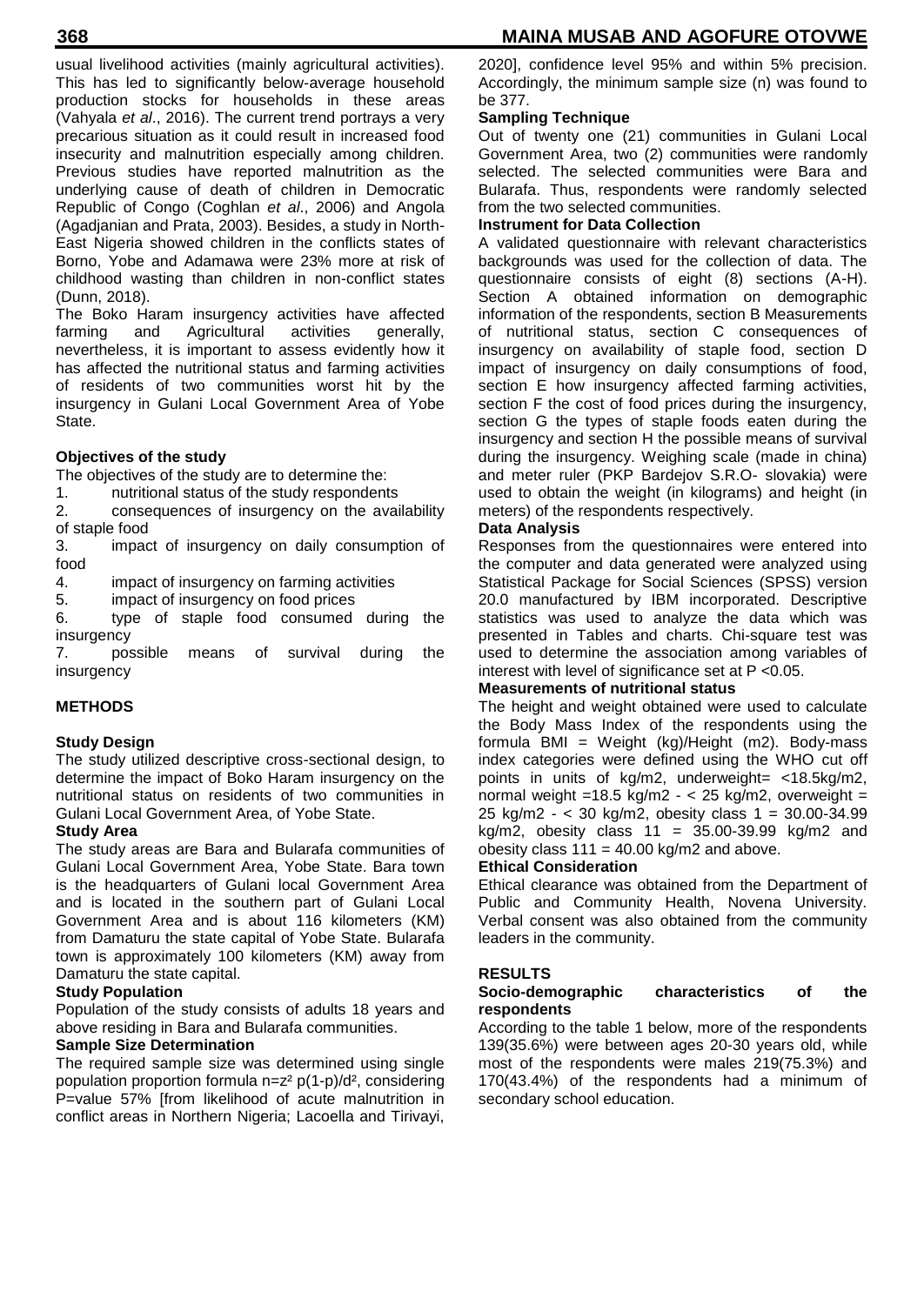| <b>VARIABLES</b>              | <b>FREQUENCY</b> | <b>PERCENTAGE</b> |
|-------------------------------|------------------|-------------------|
| Age (Years)                   |                  |                   |
| 20-30                         | 139              | 35.6              |
| $31 - 40$                     | 97               | 24.8              |
| 41-50                         | 74               | 18.9              |
| 51-60                         | 47               | 12.0              |
| >60                           | 34               | 8.7               |
| Gender                        |                  |                   |
| Male                          | 269              | 68.8              |
| Female                        | 122              | 31.2              |
| <b>Educational background</b> |                  |                   |
| Primary                       | 60               | 15.3              |
| Secondary                     | 170              | 43.4              |
| Tertiary                      | 48               | 12.2              |
| None                          | 38               | 9.7               |
| Qur'anic Studies              | 75               | 19.4              |
| <b>Occupation</b>             |                  |                   |
| Farming                       | 185              | 47.3              |
| Civil servant                 | 77               | 19.6              |
| Student                       | 83               | 21.2              |
| Housewife                     | 34               | 8.6               |
| Health worker                 | 12               | 3.3               |
| <b>Marital Status</b>         |                  |                   |
| Single                        | 152              | 38.8              |
| Married                       | 210              | 53.7              |
| Widow                         | 13               | 3.3               |
| Divorced                      | 12               | 3.0               |
| Separated                     | $\overline{4}$   | 1.2               |
| <b>Ethnic group</b>           |                  |                   |
| Maaka                         | 46               | 11.7              |
| Hausa                         | 69               | 17.6              |
| <b>Babur</b>                  | 155              | 39.6              |
| Fulani                        | 53               | 13.5              |
| Kanuri                        | 57               | 14.5              |
| Karekare                      | 11               | 3.1               |

**Table 1: Demographic information of the respondents**

## **Measurement of nutritional status**

Table 2 below, presented the average mean height of the respondents as 1.61 meters, while the average mean weight of the respondents was 62.60kg and average mean body mass index (BMI) was 22.39.

| Table 2: Measurement of nutritional status of the respondents |  |  |  |
|---------------------------------------------------------------|--|--|--|
|---------------------------------------------------------------|--|--|--|

| <b>VARIABLES</b> | <b>MEAN</b> | S.D       | <b>MINIMUM</b> | MAXIMUM |
|------------------|-------------|-----------|----------------|---------|
| Height           | 1.6121      | ±0.86613  | 1.00           | 16.00   |
| Weight           | 62.6034     | ±14.92959 | 30.00          | 160.00  |
| BMI              | 22.3911     | ±4.70184  | 10.90          | 42.10   |

Figure 1 below, shows about half of the respondents 50.5% were normal weights, 25.4% were over weights, 19.2% were underweight, 3.4% were classified as obesity class 1, 1% classified as obesity class 2 and 0.3% classified as obesity class 3 respectively.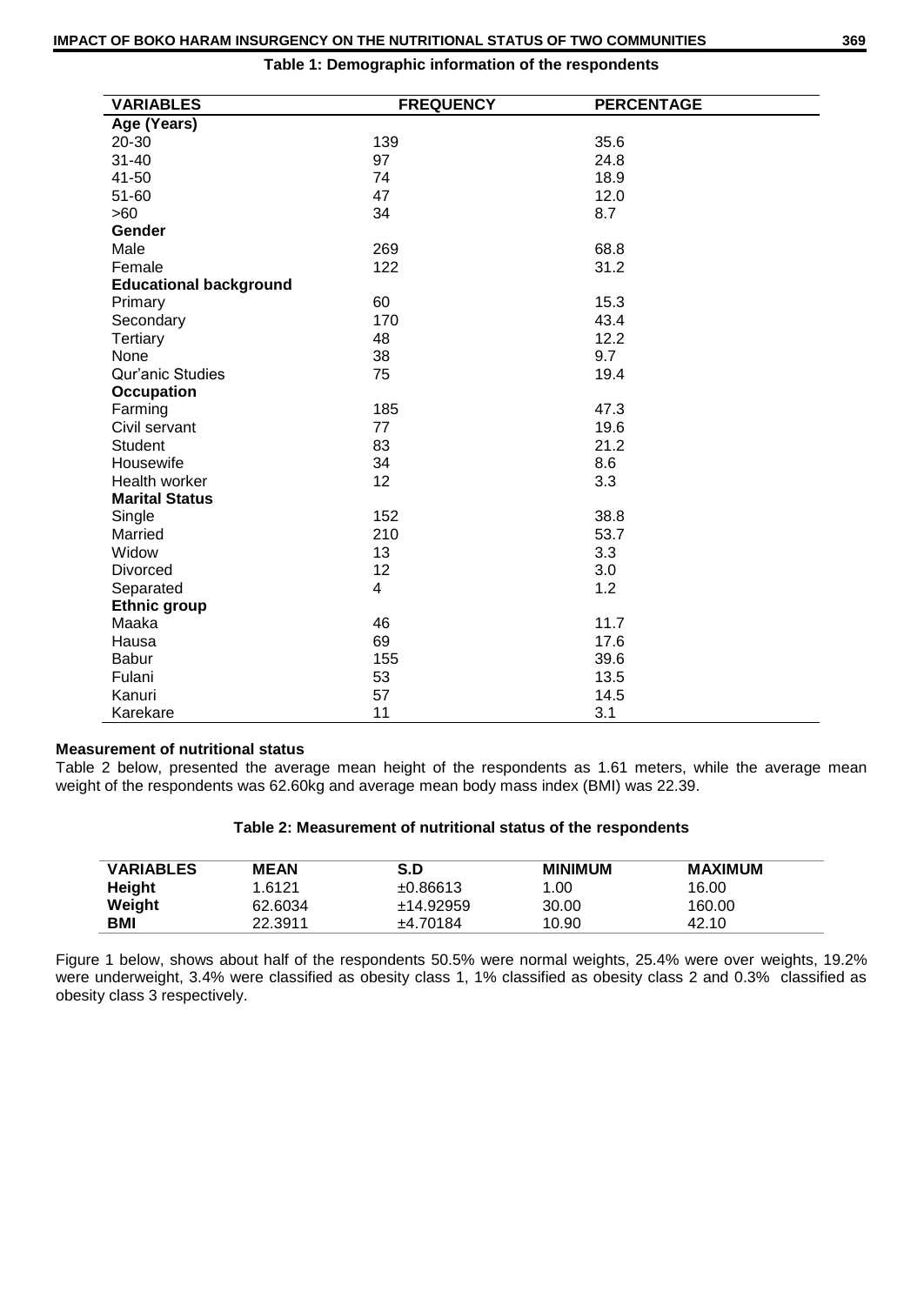

**Figure 1: Classification of Nutritional Status using BMI**

## **The consequences of insurgency on availability of staple foods**

From Table 3, the type of staple foods available before the insurgency comprises of maize 138(35.4%) and Guinea Corn 115(29.4%). Similarly, majority of the respondents 277(70.8%) affirmed that the insurgency has affected the availability and quantity of staple foods, with more than half of the respondents 169(61.0%) affirming that the insurgency has affected their ability to go to farms.

| <b>VARIABLES</b>                           | <b>FREQUENCY</b> | <b>PERCENTAGE</b> |  |
|--------------------------------------------|------------------|-------------------|--|
| Type of staple foods available             |                  |                   |  |
|                                            |                  |                   |  |
| before the insurgency                      |                  |                   |  |
| Rice                                       | 80               | 20.4              |  |
| <b>Beans</b>                               | 58               | 14.8              |  |
| Guinea corn                                | 115              | 29.4              |  |
| Maize                                      | 138              | 35.4              |  |
| <b>Staple</b><br><b>Currently</b><br>Foods |                  |                   |  |
| Available                                  |                  |                   |  |
| Rice                                       | 54               | 13.8              |  |
| <b>Beans</b>                               | 41               | 10.4              |  |
| Guinea corn                                | 151              | 38.6              |  |
| Maize                                      | 145              | 37.2              |  |
| Has the insurgency affected                |                  |                   |  |
| the availability and quantity of           |                  |                   |  |
| the staple foods                           |                  |                   |  |
| Yes                                        | 277              | 70.8              |  |
| No                                         | 114              | 29.2              |  |
| If yes, how has it affected it             |                  |                   |  |
| In ability to go to farms                  | 169              | 61.0              |  |
| Poor harvest                               | 74               | 26.7              |  |
| Lack of food importation                   | 34               | 12.3              |  |

#### **Table 3: The consequences of insurgency on availability of staple foods**

#### **The impact of insurgency on daily consumption of food**

In Table 4, about 144(36.8%) of the respondents ate twice daily before the insurgency which increased after the insurgency to 181(46.2%), while 169(43.2%) of the respondents go to farm thrice a week before the insurgency, but the number however reduced to 65(16.6%) of the respondents. In addition, 142(36.3%) of the respondents affirmed to harvest between 10-20 bags of grain before the insurgency, which has reduced currently as affirmed by 57(14.5%) of the respondents.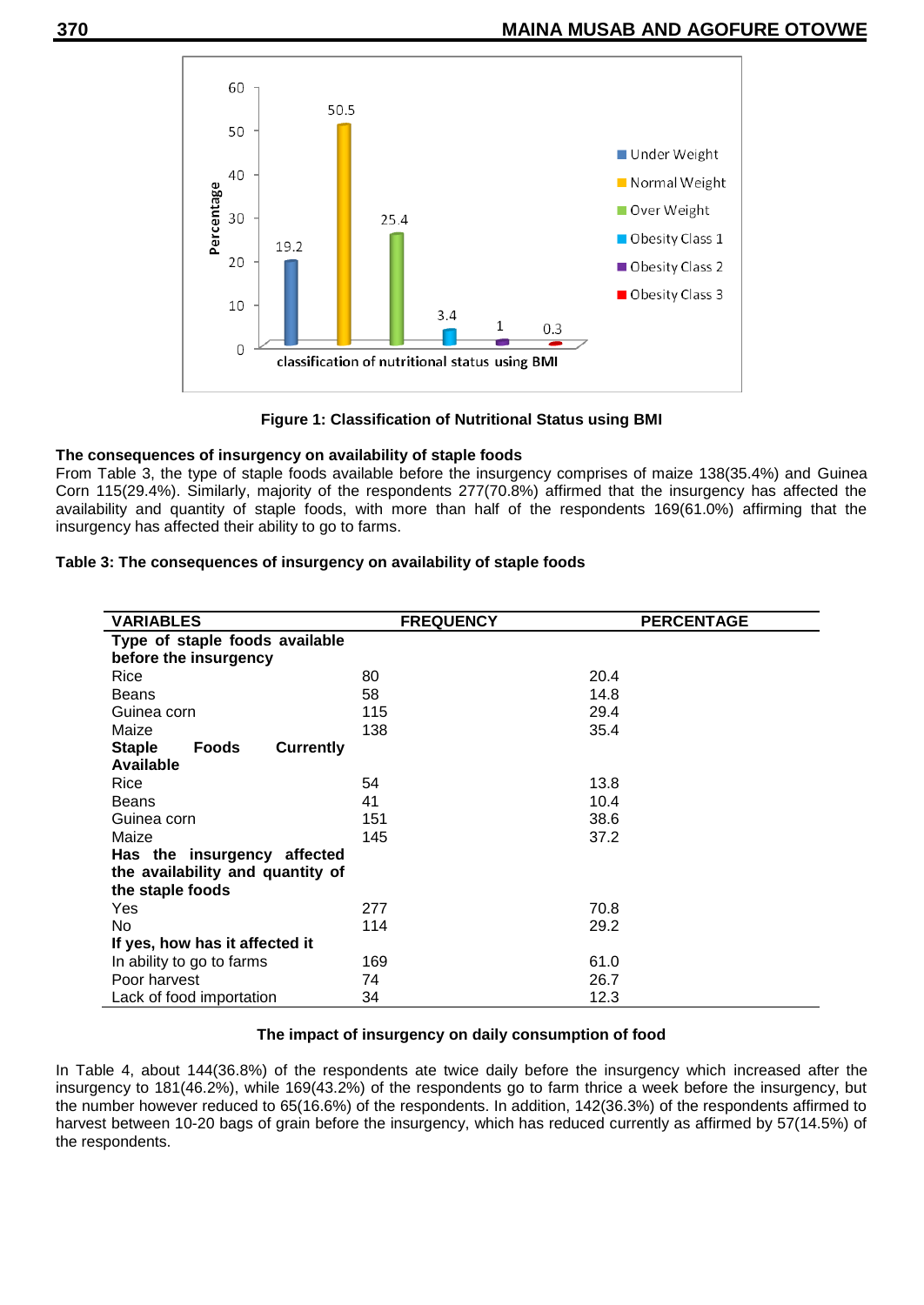## **Table 4: The impact of insurgency on daily consumptions of food among the respondents**

| <b>VARIABLES</b>               | <b>FREQUENCY</b> | <b>PERCENTAGE</b> |
|--------------------------------|------------------|-------------------|
| How many times did you eat     |                  |                   |
| daily before the insurgency    |                  |                   |
| Once                           | 42               | 10.7              |
| Twice                          | 144              | 36.8              |
| <b>Thrice</b>                  | 146              | 37.3              |
| Above three times              | 59               | 15.2              |
| How many times<br>do you       |                  |                   |
| currently eat daily            |                  |                   |
| Once                           | 110              | 28.1              |
| Twice                          | 181              | 46.2              |
| <b>Thrice</b>                  | 76               | 19.4              |
| Above three times              | 24               | 6.3               |
| How many times a week do       |                  |                   |
| you go to farm before the      |                  |                   |
| insurgency                     |                  |                   |
| Once                           | 31               | 7.9               |
| Twice                          | 115              | 29.4              |
| <b>Thrice</b>                  | 169              | 43.2              |
| Above three times              | 76               | 19.5              |
| How many times a week do       |                  |                   |
| you currently go to farm       |                  |                   |
| Once                           | 98               | 25.0              |
| Twice                          | 164              | 41.9              |
| <b>Thrice</b>                  | 65               | 16.6              |
| Above three times              | 64               | 16.5              |
| What is the duration<br>οf     |                  |                   |
| harvest before the insurgency  |                  |                   |
| Weekly                         | 48               | 12.2              |
| Monthly                        | 208              | 53.1              |
| Bi-monthly                     | 39               | 9.9               |
| Annually                       | 96               | 24.8              |
| What is<br>the duration<br>οf  |                  |                   |
| harvest currently              |                  |                   |
| Weekly                         | 46               | 11.7              |
| Monthly                        | 164              | 41.9              |
| Bi-monthly                     | 79               | 20.2              |
| Annually                       | 102              | 26.2              |
| What are the quantity (bags)   |                  |                   |
| of grains do you usually       |                  |                   |
| harvest before the insurgency  |                  |                   |
| $1 - 5$                        | 32               | 8.1               |
| $5 - 10$                       | 91               | 23.2              |
| 10-20                          | 142              | 36.3              |
| 20-30                          | 76               | 19.4              |
| 30-40                          | 50               | 13.0              |
| What is the quantity (bags) of |                  |                   |
| grains you currently harvest   |                  |                   |
| $1 - 5$                        | 111              | 28.3              |
| $5 - 10$                       | 135              | 34.5              |
| 10-20                          | 57               | 14.5              |
| 20-30                          | 35               | 8.9               |
| 30-40                          | 53               | 13.8              |

## **The cost of food prices during the insurgency**

In table 5 below, majority of the respondents 305(78.0%) affirmed that the insurgency has resulted in increased food prices, out of which 248(81.3%) blame the observed increase in food prices on unavailability of food.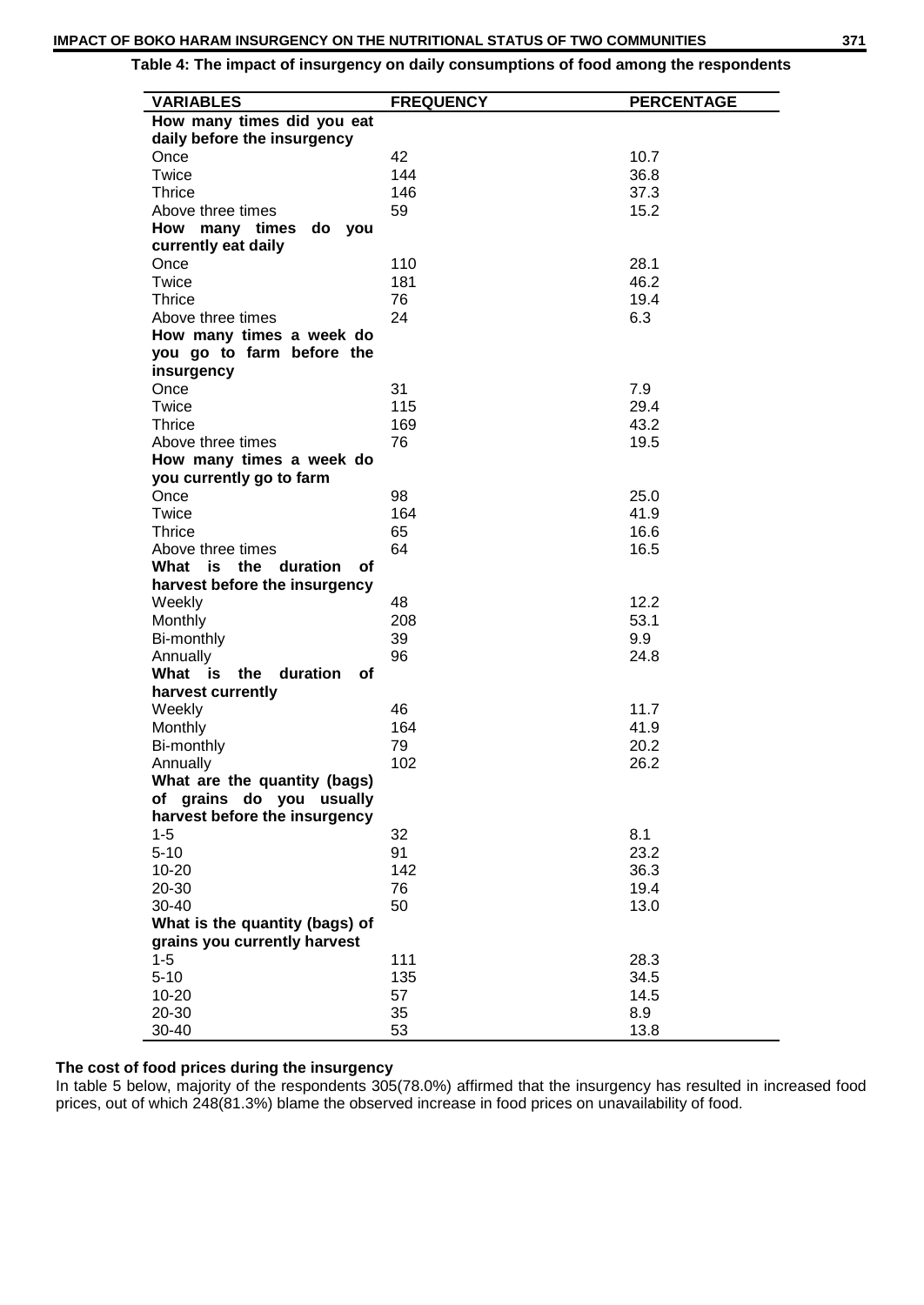| <b>VARIABLES</b>               | <b>FREQUENCY</b> | <b>PERCENTAGE</b> |
|--------------------------------|------------------|-------------------|
| Has the insurgency resulted    |                  |                   |
| in increase of food prices     |                  |                   |
| Yes                            | 305              | 78.0              |
| No.                            | 86               | 22.0              |
| If yes, how has it resulted in |                  |                   |
| increase in food prices        |                  |                   |
| Unavailability of foods        | 248              | 81.3              |
| Poor harvest                   | 57               | 18.7              |

## **Table 5: The cost of food prices during the insurgency**

## **The types of staple foods eaten during the insurgency**

From table 6 below, majority of the respondents 306(78.2%) affirmed that there were changes on the types of staple foods they eat because of the insurgency, out of which 150(22.3%) affirmed that they eat both rice and beans. The types of food highlighted by the respondents that they ate during the insurgency were Shrubs 148(37.8%), Moringa 78(19.9%) and Garri 165(42.3%).

## **Table 6: The types of staple foods eaten during the insurgency**

| <b>VARIABLES</b>              | <b>FREQUENCY</b> | <b>PERCENTAGE</b> |
|-------------------------------|------------------|-------------------|
| Are there change(s) on the    |                  |                   |
| type of staple foods you eat  |                  |                   |
| because of the insurgency     |                  |                   |
| Yes                           | 306              | 78.2              |
| No                            | 85               | 21.8              |
| If yes, what type of staple   |                  |                   |
| foods did you eat before the  |                  |                   |
| insurgency                    |                  |                   |
| Rice and beans                | 73               | 23.8              |
| Tuwo                          | 83               | 27.1              |
| Both A and B                  | 150              | 49.1              |
| What type of staple foods you |                  |                   |
| eat during the insurgency     |                  |                   |
| Shrubs                        | 148              | 37.8              |
| Moringa                       | 78               | 19.9              |
| Gari                          | 165              | 42.3              |

## **Possible means of survival during the insurgency**

Table 7 below, shows that 143(36.6%) of the respondents affirmed hawking is their main source of livelihood during the insurgency, while 249(63.6%) confirm receiving palliatives from government and/or non-governmental organizations, out of which 150(60.3%) affirm to receiving food as palliatives during the insurgency.

#### **Table 7: Possible means of survival during the insurgency**

| <b>VARIABLES</b>            | <b>FREQUENCY</b> | <b>PERCENTAGE</b> |
|-----------------------------|------------------|-------------------|
| What are your sources of    |                  |                   |
| livelihood<br>during<br>the |                  |                   |
| insurgency                  |                  |                   |
| Trading                     | 141              | 36.0              |
| Hawking                     | 143              | 36.6              |
| Okada                       | 107              | 27.4              |
| Do you receive any kind of  |                  |                   |
| palliatives from government |                  |                   |
| and/or<br>non-governmental  |                  |                   |
| organizations               |                  |                   |
| <b>Yes</b>                  | 249              | 63.6              |
| No.                         | 142              | 36.4              |
| If yes, in what form        |                  |                   |
| Money                       | 99               | 39.7              |
| Food distribution           | 150              | 60.3              |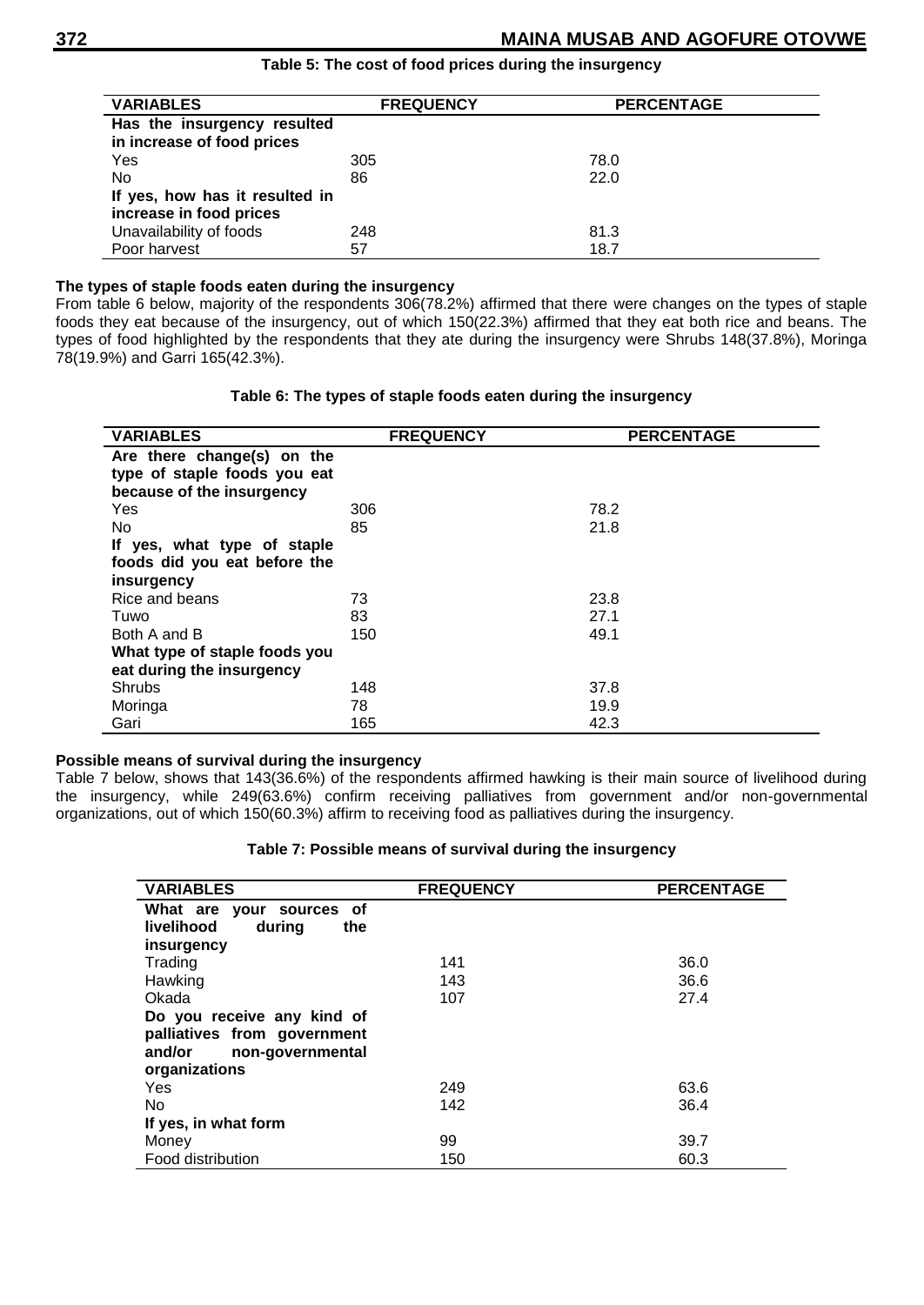#### **IMPACT OF BOKO HARAM INSURGENCY ON THE NUTRITIONAL STATUS OF TWO COMMUNITIES 373**

## **DISCUSSION**

The nutritional status of the respondents showed an average BMI of 22.39±4.70 which translated to about 50% of the sampled respondents being normal weight. However, almost one-fifth of the sampled respondents were classified as under nutrition. This showed the likely impact of the insurgency on the nutritional status of the respondents. The finding of the study was higher than that of a previous study in southern Nigeria which had a mean BMI of 23.02±4.42 and a 12.5% under nutrition. Also, 64.5% of the study respondents in the study in southern Nigeria had a normal weight which was higher than the current study (Agofure, 2016).

According to the respondents there was decrease in the availability of rice and beans due to the insurgency which are carbohydrate and proteinous food good for the body. In addition, majority affirmed that the insurgency had affected the availability and quantity of staple foods in the communities. The major reason highlighted by the respondents for this abnormally was inability of farmers to go to their farms. Boko haram insurgency has affected agricultural activities in the three worst hit states of Yobe, Adamawa, and Borno states. Farmers are usually afraid to go to their farms for fear of being attacked. This has led to food shortages in these states (Amalu, 2015; Gylych *et al*., 2018).

The unavailability of food according to the respondents has also affected the number of times they eat daily. According to the respondents the daily pattern of food consumption showed before the insurgency the respondents ate more twice, thrice and above three times. However, currently because of the insurgency the daily food consumption pattern showed the respondents ate once and twice. Consequently, once and twice increased during the insurgency when compared with before the insurgency while thrice and above three times decreased considerably indicating possible shortages of food. Furthermore, as shown by the results of the study farming activities, duration of harvesting and quantity of bags of grains harvested before and during the insurgency have all being affected. These have been highlighted by similar reports and studies (Amalu, 2015; Famine Early Warning Systems Network, 2015).

Decreased farming activities and shortages of food available would probably result in increased food prices as demands is higher than supply. This was corroborated by majority of the respondents who affirmed that the insurgency has resulted in increased food prices. Apart from shortages of food as affirmed by the respondents, there were variations on consumption of daily food as affirmed by majority of the respondents. The respondents were consuming more of rice, beans and tuwo before the insurgency, their nutrition however changed to cheaper carbohydrate such as garri and plants based nutrients such as shrubs and moringa.

Due to the insurgency, most of the respondents had to depend on daily income jobs such as trading, hawking and okada riding (commercial cyclist) for survival. This finding was different from a study conducted by Food and Agriculture Organization (FAO) which showed the possible means of survival during the insurgency in North-East Nigeria were whole sales and retail, selling of productive assets, working for food and borrowing money (FAO, 2015). Further, the respondents affirmed that they have received some palliatives from government and non-governmental organizations.

Various organizations like UNICEF, World Food Programme, USAID, UKAID, World Bank among others have been involved in food distribution, provision of medical services to people in internally displaced camps in North-Eastern Nigeria. This was corroborated by almost two-third of the respondents who affirmed that they received palliatives from governmental and nongovernmental organizations in form of food distribution.

## **CONCLUSION**

The study provides an overview on the nutritional status of residents of Bara and Bularafa communities and critically analyzed the impact of the boko haram insurgency on their nutritional status. The study established that the continued boko haram insurgency on the study areas continues to pose serious challenges to farming activities, availability of staple foods; daily consumption of food and cost of food prices. Hence households who solemnly depend on their farm produce as their main source of food and income would find it difficult to cope with the existing situation.

Undoubtedly, the impact of boko haram insurgency is limiting the future prospects of residents of Bara and Bularafa communities, Yobe state and the country at large because without peace and security there would be no economic growth and sustainable developments.

#### **RECOMMENDATIONS**

Based on the findings of this research work, the following recommendations were made;

 Evidence-based interventions and policy on agricultural produce should be prioritized to alleviate damages on farming activities caused by boko haram insurgency.

Government and non-governmental organizations (NGOs) should intensify efforts towards providing relief materials such as distribution of food and non-food items etc.

 More research is necessary on this topic, to draw a clear picture and more definitive solutions on the impact of boko haram insurgency on nutritional status in new directions.

## **REFERENCES**

- [Agadjanian,](https://pubmed.ncbi.nlm.nih.gov/?term=Agadjanian+V&cauthor_id=12742614) V. and [Prata,](https://pubmed.ncbi.nlm.nih.gov/?term=Prata+N&cauthor_id=12742614) N., 2003. Civil war and child health: regional and ethnic dimensions of child immunization and malnutrition in Angola. Social Science and Medicine 56(12): 2515-2527.
- Agofure, O., 2018. Prevalence of obesity among adults in Issele-Uku, Delta State Nigeria. Alexandria Journal of Medicine 54: 463-468.
- Amalu, N. S., 2015. Impact of boko haram insurgency on human security in Nigeria. Global Journal of Social Sciences 14, 2015: 35-42.
- Coghlan, B., Brennan, R. J., Ngoy, P., [Dofara,](https://pubmed.ncbi.nlm.nih.gov/?term=Dofara+D&cauthor_id=16399152) D., [Otto,](https://pubmed.ncbi.nlm.nih.gov/?term=Otto+B&cauthor_id=16399152) B., [Clements,](https://pubmed.ncbi.nlm.nih.gov/?term=Clements+M&cauthor_id=16399152) M. and [Stewart](https://pubmed.ncbi.nlm.nih.gov/?term=Stewart+T&cauthor_id=16399152) T., 2006. Mortality in the Democratic Republic of Congo: a nationwide survey. Lancet 367(9504):44-51.
- Dunn, G., 2018. The impact of the Boko Haram insurgency in Northeast Nigeria on childhood